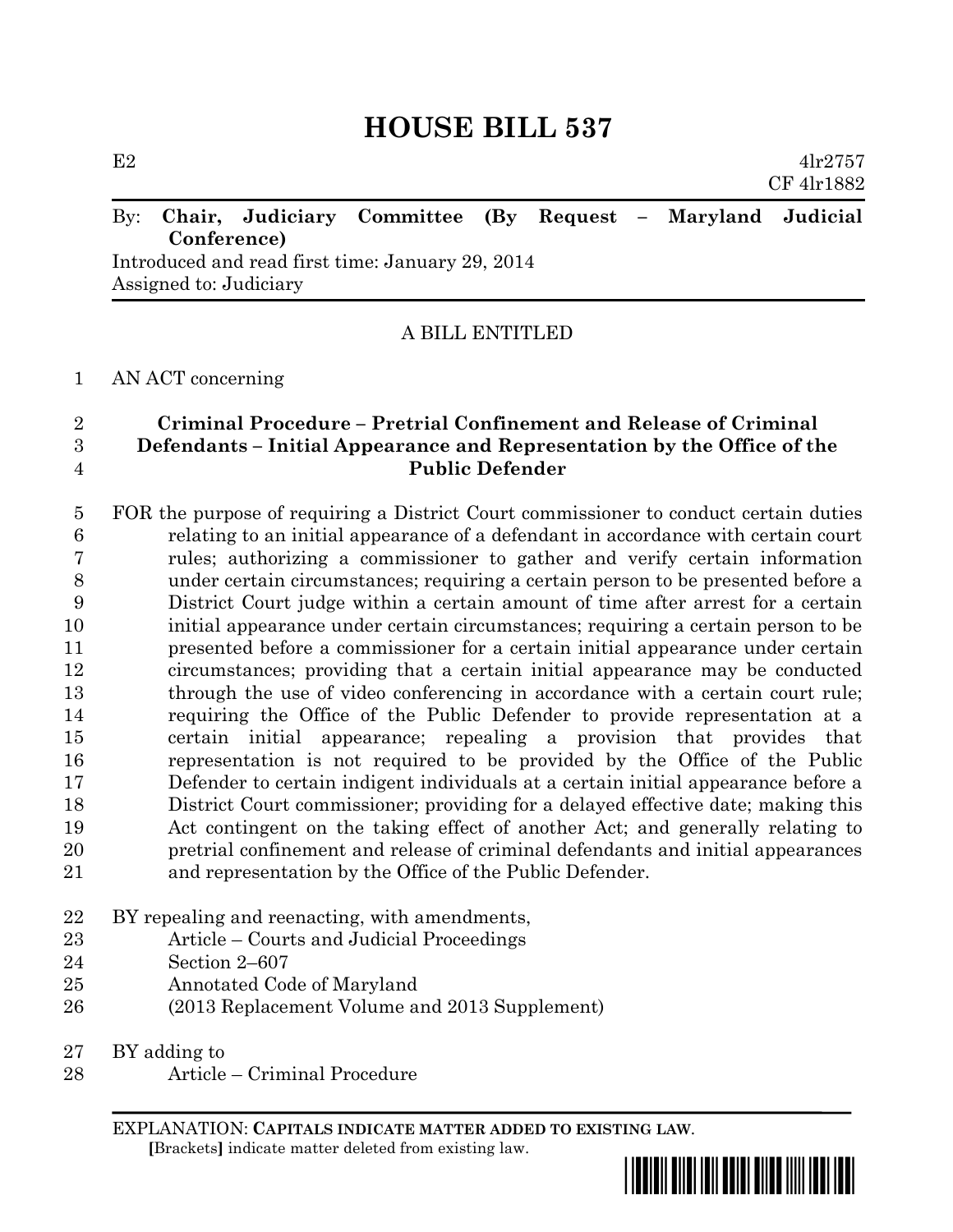## **HOUSE BILL 537**

| $\mathbf{1}$<br>$\overline{2}$<br>3          | Section $5-202.1$<br>Annotated Code of Maryland<br>(2008 Replacement Volume and 2013 Supplement)                                                                                                                                                                                                                                                                                                                                                                                                                                                                                                                                  |
|----------------------------------------------|-----------------------------------------------------------------------------------------------------------------------------------------------------------------------------------------------------------------------------------------------------------------------------------------------------------------------------------------------------------------------------------------------------------------------------------------------------------------------------------------------------------------------------------------------------------------------------------------------------------------------------------|
| 4<br>$\overline{5}$<br>6<br>7<br>8           | BY repealing and reenacting, with amendments,<br>Article - Criminal Procedure<br>Section 16-204<br>Annotated Code of Maryland<br>(2008 Replacement Volume and 2013 Supplement)                                                                                                                                                                                                                                                                                                                                                                                                                                                    |
| $\boldsymbol{9}$<br>10                       | <b>SECTION</b><br>BE<br>ENACTED BY THE GENERAL ASSEMBLY<br>$\overline{1}$ .<br>IT<br>OF<br>MARYLAND, That the Laws of Maryland read as follows:                                                                                                                                                                                                                                                                                                                                                                                                                                                                                   |
| 11                                           | <b>Article - Courts and Judicial Proceedings</b>                                                                                                                                                                                                                                                                                                                                                                                                                                                                                                                                                                                  |
| 12                                           | $2 - 607$ .                                                                                                                                                                                                                                                                                                                                                                                                                                                                                                                                                                                                                       |
| 13<br>14<br>15                               | The administrative judge of each district, with the approval of the<br>(1)<br>(a)<br>Chief Judge of the District Court, may appoint the number of commissioners necessary<br>to perform the functions of the office within each county.                                                                                                                                                                                                                                                                                                                                                                                           |
| 16<br>17<br>18                               | In multicounty districts, the administrative judge shall obtain the<br>(2)<br>recommendation of the resident judge in each county as to the number of<br>commissioners required in the county and as to the persons to be appointed.                                                                                                                                                                                                                                                                                                                                                                                              |
| 19<br>20                                     | Commissioners shall be adult residents of the counties in which<br>(1)<br>(b)<br>they serve, but they need not be lawyers.                                                                                                                                                                                                                                                                                                                                                                                                                                                                                                        |
| 21<br>22                                     | Each commissioner shall hold office at the pleasure of the Chief<br>(2)<br>Judge of the District Court, and has the powers and duties prescribed by law.                                                                                                                                                                                                                                                                                                                                                                                                                                                                          |
| 23<br>24<br>25<br>26                         | Except without additional compensation, unless otherwise fixed by<br>(3)<br>law, an employee of the District Court, who is an adult, may be granted, in the same<br>manner, commissioner powers and duties in the county where the employee is<br>employed.                                                                                                                                                                                                                                                                                                                                                                       |
| 27<br>28                                     | A commissioner shall receive applications and determine probable<br>(1)<br>(c)<br>cause for the issuance of charging documents.                                                                                                                                                                                                                                                                                                                                                                                                                                                                                                   |
| 29<br>30<br>31<br>32<br>33<br>34<br>35<br>36 | (2)<br>[A] FOR AN INITIAL APPEARANCE CONDUCTED BEFORE A<br>A commissioner shall<br>advise arrested persons of their<br><b>COMMISSIONER,</b><br>constitutional rights, set bond or commit persons to jail in default of bond or release<br>them on personal recognizance if circumstances warrant, and conduct investigations<br>and inquiries into the circumstances of any matter presented to the commissioner in<br>order to determine if probable cause exists for the issuance of a charging document,<br>warrant, or criminal summons and, in general, PERFORM DUTIES IN ACCORDANCE<br>WITH MARYLAND RULES 4-213 AND 4-216. |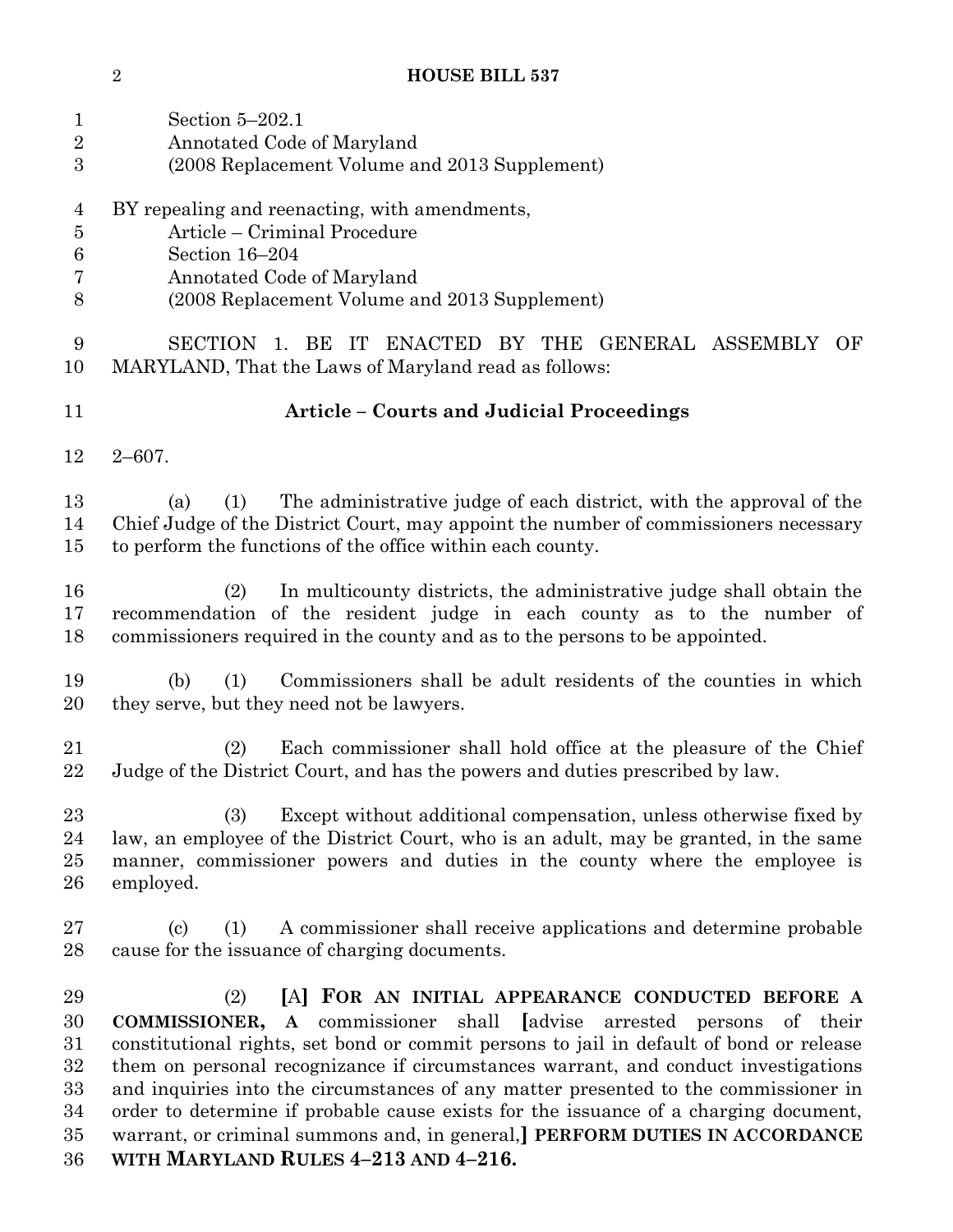#### **HOUSE BILL 537** 3

 **(3) FOR AN INITIAL APPEARANCE TO BE CONDUCTED BEFORE A JUDGE, A COMMISSIONER MAY GATHER AND VERIFY RELEVANT INFORMATION AND FORWARD THAT INFORMATION AND A RECOMMENDATION BASED ON THE INFORMATION TO THE JUDGE FOR CONSIDERATION IN DETERMINING WHETHER AND ON WHAT CONDITIONS THE DEFENDANT SHOULD BE RELEASED.**

 **(4) A COMMISSIONER SHALL** perform all the functions of committing magistrates as exercised by the justices of the peace prior to July 5, 1971.

 **[**(3)**] (D)** There shall be in each county, at all times, one or more commissioners available for the convenience of the public and police in obtaining charging documents, warrants, or criminal summonses and to advise arrested persons of their rights as required by law.

 **[**(4)**] (E)** A commissioner may exercise the powers of office in any county to which the commissioner is assigned by the Chief Judge of the District Court or a designee of the Chief Judge of the District Court.

 **[**(5)**] (F)** The Chief Judge of the District Court may authorize one or more commissioners to perform the duties of a commissioner regarding persons arrested in a county other than the county in which the commissioner resides and for which the commissioner was appointed when the arrested persons are brought before the commissioner by a peace officer of the jurisdiction in which that arrest was made.

 **[**(6)**] (G) [**(i)**] (1)** An individual may file an application for a statement of charges with a District Court commissioner.

 **[**(ii)**] (2)** On review of an application for a statement of charges, a District Court commissioner may issue a summons or an arrest warrant.

- **[**(iii)**] (3)** A District Court commissioner may issue an arrest warrant only on a finding that:
- **[**1.**] (I)** There is probable cause to believe that the defendant committed the offense charged in the charging document; and
- **[**2.**] (II) [**A.**] 1.** The defendant previously has failed to respond to a summons that has been personally served or a citation;
- **[**B.**] 2.** The whereabouts of the defendant are unknown and the issuance of a warrant is necessary to subject the defendant to the jurisdiction of the court;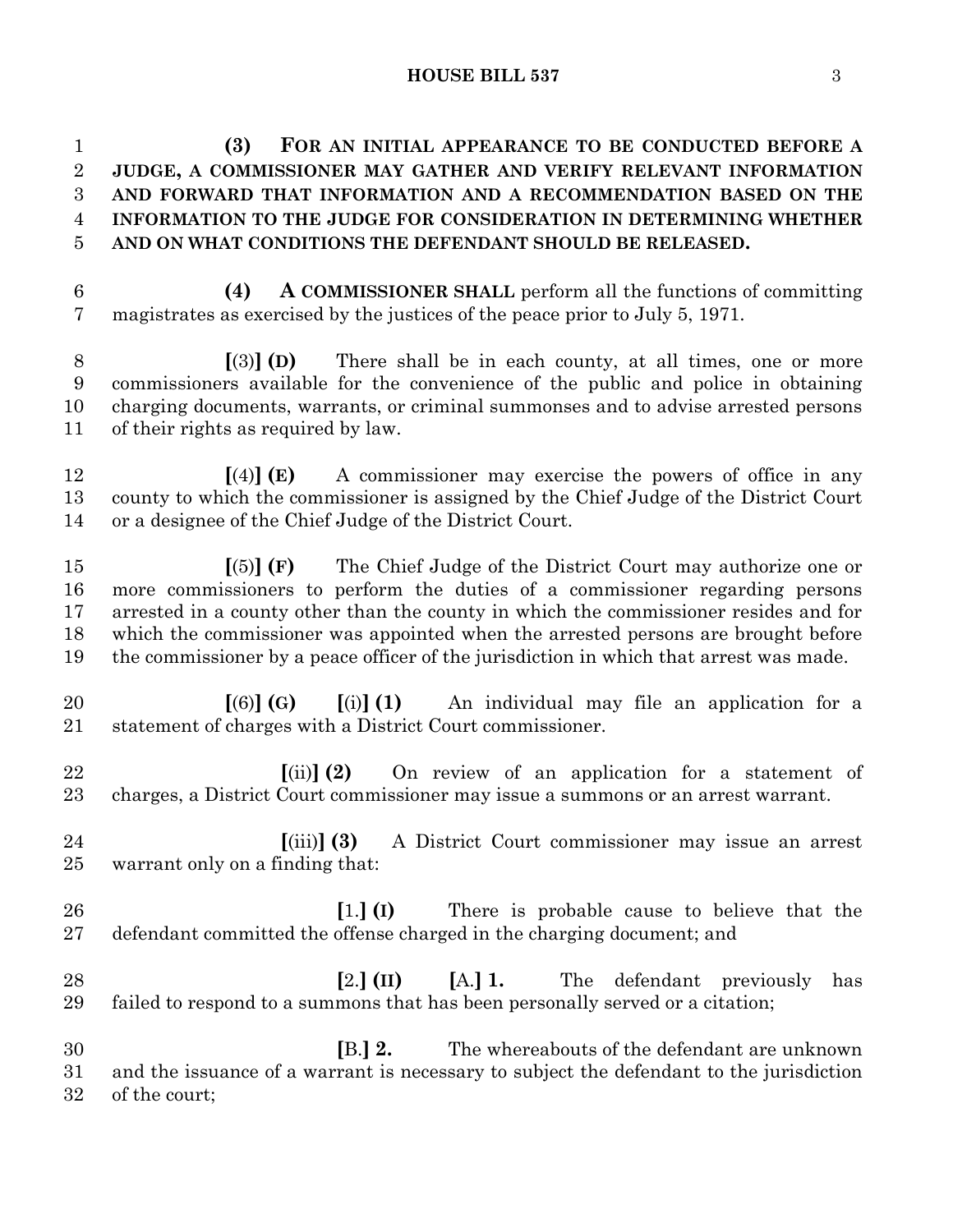|                                | <b>HOUSE BILL 537</b><br>$\overline{4}$                                                                                                                                                                                                                                                                            |
|--------------------------------|--------------------------------------------------------------------------------------------------------------------------------------------------------------------------------------------------------------------------------------------------------------------------------------------------------------------|
| $\mathbf{1}$<br>$\overline{2}$ | $[C.]$ 3.<br>The defendant is in custody for another offense;<br>or                                                                                                                                                                                                                                                |
| 3<br>4                         | [D.] $4.$<br>There is probable cause to believe that the<br>defendant poses a danger to another person or to the community.                                                                                                                                                                                        |
| 5<br>6                         | $\lceil$ (d) $\rceil$ (H)<br>The authority under this subsection applies only to a<br>(1)<br>respondent who is an adult.                                                                                                                                                                                           |
| 7<br>8<br>9                    | A commissioner may issue an interim order for protection of a<br>(2)<br>person eligible for relief in accordance with $\S$ 4-504.1 of the Family Law Article or a<br>petitioner in accordance with $\S 3-1503.1$ of this article.                                                                                  |
| 10<br>11<br>12<br>13           | Notwithstanding the residence requirements set out in subsection<br>$\left[ \text{(e)} \right]$ (I)<br>(b) of this section, the Chief Judge of the District Court or a designee of the Chief<br>Judge of the District Court may assign a commissioner of the District Court to serve<br>temporarily in any county. |
| 14                             | <b>Article - Criminal Procedure</b>                                                                                                                                                                                                                                                                                |
| 15                             | $5 - 202.1$ .                                                                                                                                                                                                                                                                                                      |
| 16<br>17<br>18<br>19           | IF THE COURT IS IN SESSION, A PERSON ARRESTED SHALL BE<br>(A)<br>(1)<br>PRESENTED BEFORE A DISTRICT COURT JUDGE WITHIN 24 HOURS AFTER<br>ARREST FOR AN INITIAL APPEARANCE IN ACCORDANCE WITH MARYLAND RULE<br>$4 - 213.$                                                                                           |
| 20<br>21<br>22<br>23           | (2)<br>IF THE COURT IS NOT IN SESSION AND MORE THAN 24 HOURS<br>WILL PASS BEFORE THE NEXT SESSION OF THE COURT, A PERSON ARRESTED<br>SHALL BE PRESENTED BEFORE A DISTRICT COURT COMMISSIONER FOR AN<br>INITIAL APPEARANCE IN ACCORDANCE WITH MARYLAND RULE 4-213.                                                  |
| 24<br>25                       | AN INITIAL APPEARANCE MAY BE CONDUCTED THROUGH THE USE<br>(B)<br>OF VIDEO CONFERENCING IN ACCORDANCE WITH MARYLAND RULE 4-231.                                                                                                                                                                                     |
| 26                             | $16 - 204.$                                                                                                                                                                                                                                                                                                        |
| $27\,$<br>28<br>29<br>30       | Representation of an indigent individual may be provided in accordance<br>(a)<br>with this title by the Public Defender or, subject to the supervision of the Public<br>Defender, by the deputy public defender, district public defenders, assistant public<br>defenders, or panel attorneys.                     |
| 31<br>$32\,$                   | Indigent defendants or parties shall be provided representation<br>(1)<br>(b)<br>under this title in:                                                                                                                                                                                                              |